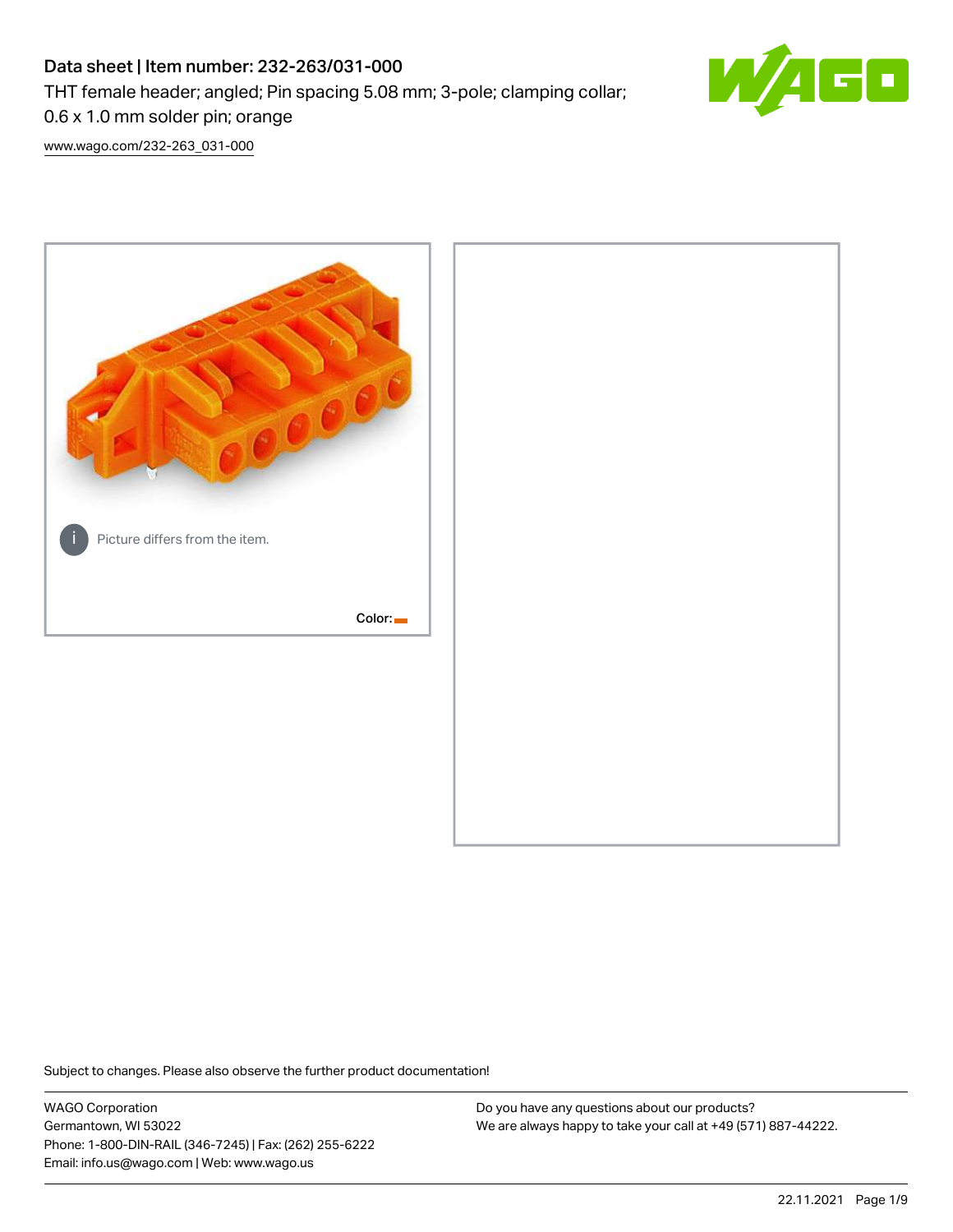



L = pole no. x pin spacing

 $L_1 = L + 3$  mm

 $L_2 = L + 8.8$  mm

 $L_3 = L + 14.8$  mm

2- to 3-pole female connectors – one latch only

### Item description

**Horizontal or vertical PCB mounting via straight or angled solder pins** 

Subject to changes. Please also observe the further product documentation! For board-to-board and board-to-wire connections

WAGO Corporation Germantown, WI 53022 Phone: 1-800-DIN-RAIL (346-7245) | Fax: (262) 255-6222 Email: info.us@wago.com | Web: www.wago.us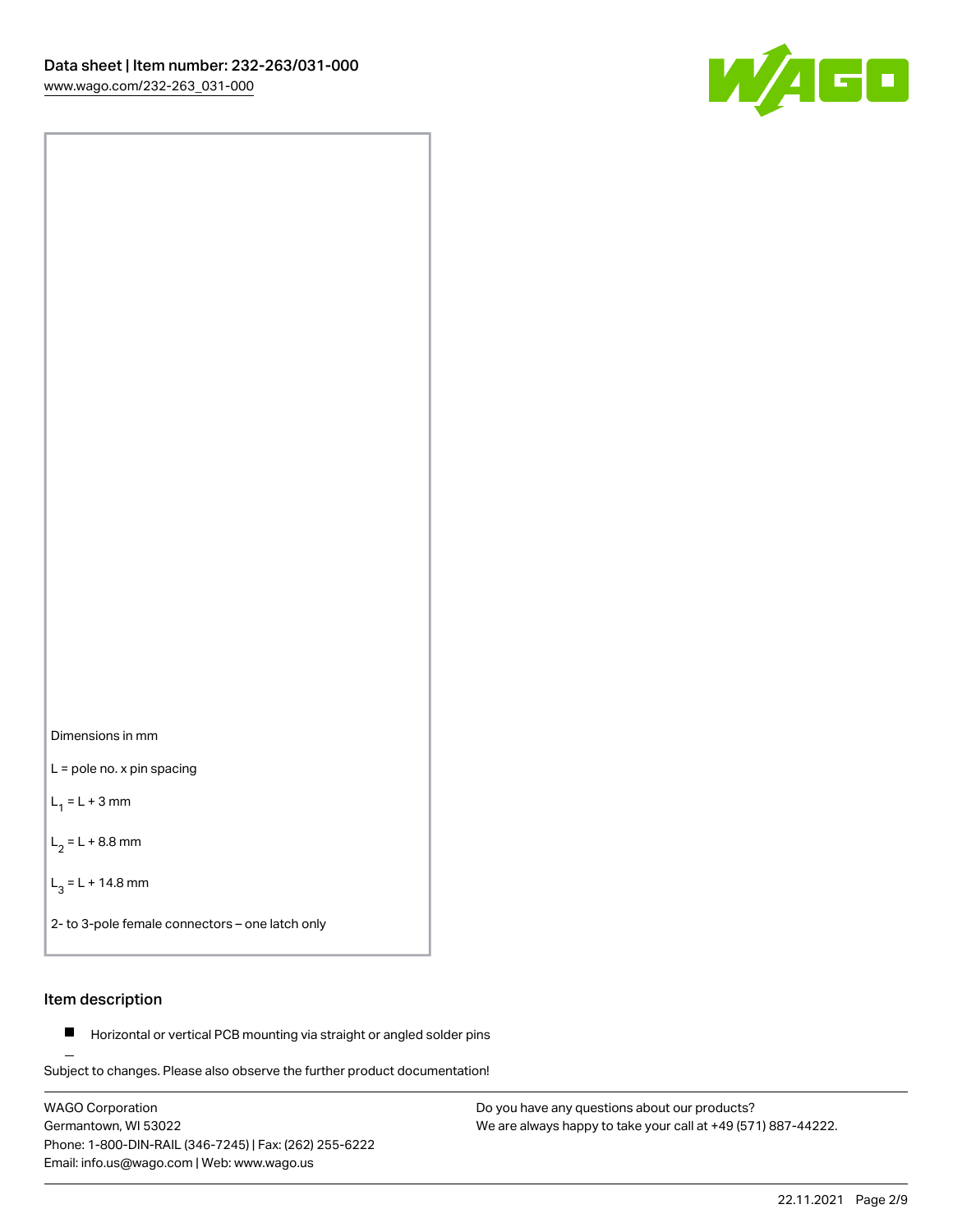

- For board-to-board and board-to-wire connections
- $\blacksquare$ Touch-proof PCB outputs
- $\blacksquare$ Easy-to-identify PCB inputs and outputs
- $\blacksquare$ With coding fingers

### Data **Notes**

| Safety information 1 | The <i>MCS – MULTI CONNECTION SYSTEM</i> includes connectors<br>without breaking capacity in accordance with DIN EN 61984. When<br>used as intended, these connectors must not be connected<br>/disconnected when live or under load. The circuit design should<br>ensure header pins, which can be touched, are not live when<br>unmated. |
|----------------------|--------------------------------------------------------------------------------------------------------------------------------------------------------------------------------------------------------------------------------------------------------------------------------------------------------------------------------------------|
| Variants:            | Other pole numbers<br>3.8 mm pin projection for male headers with straight solder pins<br>Gold-plated or partially gold-plated contact surfaces<br>Other versions (or variants) can be requested from WAGO Sales or<br>configured at https://configurator.wago.com/                                                                        |

### Electrical data

#### IEC Approvals

| Ratings per                 | IEC/EN 60664-1                                                        |
|-----------------------------|-----------------------------------------------------------------------|
| Rated voltage (III / 3)     | 320 V                                                                 |
| Rated surge voltage (III/3) | 4 <sub>k</sub> V                                                      |
| Rated voltage (III/2)       | 320 V                                                                 |
| Rated surge voltage (III/2) | 4 <sub>k</sub> V                                                      |
| Nominal voltage (II/2)      | 630 V                                                                 |
| Rated surge voltage (II/2)  | 4 <sub>k</sub> V                                                      |
| Rated current               | 12A                                                                   |
| Legend (ratings)            | $(III / 2)$ $\triangle$ Overvoltage category III / Pollution degree 2 |

#### UL Approvals

| Approvals per                  | UL 1059 |
|--------------------------------|---------|
| Rated voltage UL (Use Group B) | 300 V   |
| Rated current UL (Use Group B) | 15 A    |
| Rated voltage UL (Use Group D) | 300 V   |
| Rated current UL (Use Group D) | 10 A    |

| <b>WAGO Corporation</b>                                | Do you have any questions about our products?                 |
|--------------------------------------------------------|---------------------------------------------------------------|
| Germantown, WI 53022                                   | We are always happy to take your call at +49 (571) 887-44222. |
| Phone: 1-800-DIN-RAIL (346-7245)   Fax: (262) 255-6222 |                                                               |
| Email: info.us@wago.com   Web: www.wago.us             |                                                               |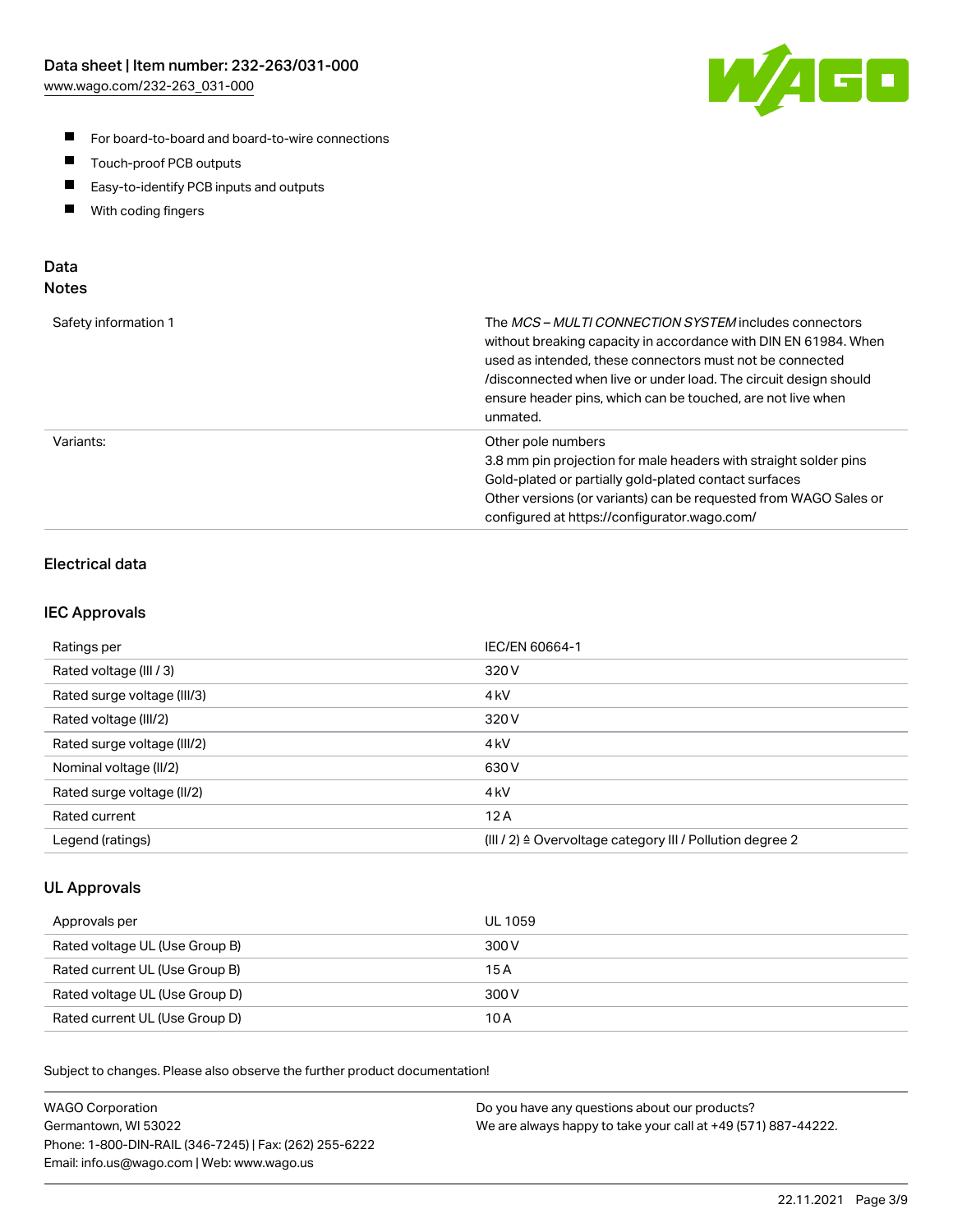

### Ratings per UL

| Rated voltage UL 1977 | 600 \<br>.   |
|-----------------------|--------------|
| Rated current UL 1977 | . . <i>.</i> |

### CSA Approvals

| Approvals per                   | CSA   |
|---------------------------------|-------|
| Rated voltage CSA (Use Group B) | 300 V |
| Rated current CSA (Use Group B) | 15 A  |
| Rated voltage CSA (Use Group D) | 300 V |
| Rated current CSA (Use Group D) | 10 A  |

#### Connection data

| Total number of potentials |  |
|----------------------------|--|
| Number of connection types |  |
| Number of levels           |  |

#### Connection 1

| Number of poles |  |
|-----------------|--|

## Physical data

| Pin spacing                          | 5.08 mm / 0.2 inch    |
|--------------------------------------|-----------------------|
| Width                                | 30.04 mm / 1.183 inch |
| Height                               | 16.6 mm / 0.654 inch  |
| Height from the surface              | 11.6 mm / 0.457 inch  |
| Depth                                | 18.25 mm / 0.719 inch |
| Solder pin length                    | 5 <sub>mm</sub>       |
| Solder pin dimensions                | $0.6 \times 1$ mm     |
| Drilled hole diameter with tolerance | $1.3$ $(+0.1)$ mm     |

## Mechanical data

| Mounting type | Mounting flange                         |
|---------------|-----------------------------------------|
| Mounting type | Feed-through mounting<br>Panel mounting |

| <b>WAGO Corporation</b>                                | Do you have any questions about our products?                 |
|--------------------------------------------------------|---------------------------------------------------------------|
| Germantown, WI 53022                                   | We are always happy to take your call at +49 (571) 887-44222. |
| Phone: 1-800-DIN-RAIL (346-7245)   Fax: (262) 255-6222 |                                                               |
| Email: info.us@wago.com   Web: www.wago.us             |                                                               |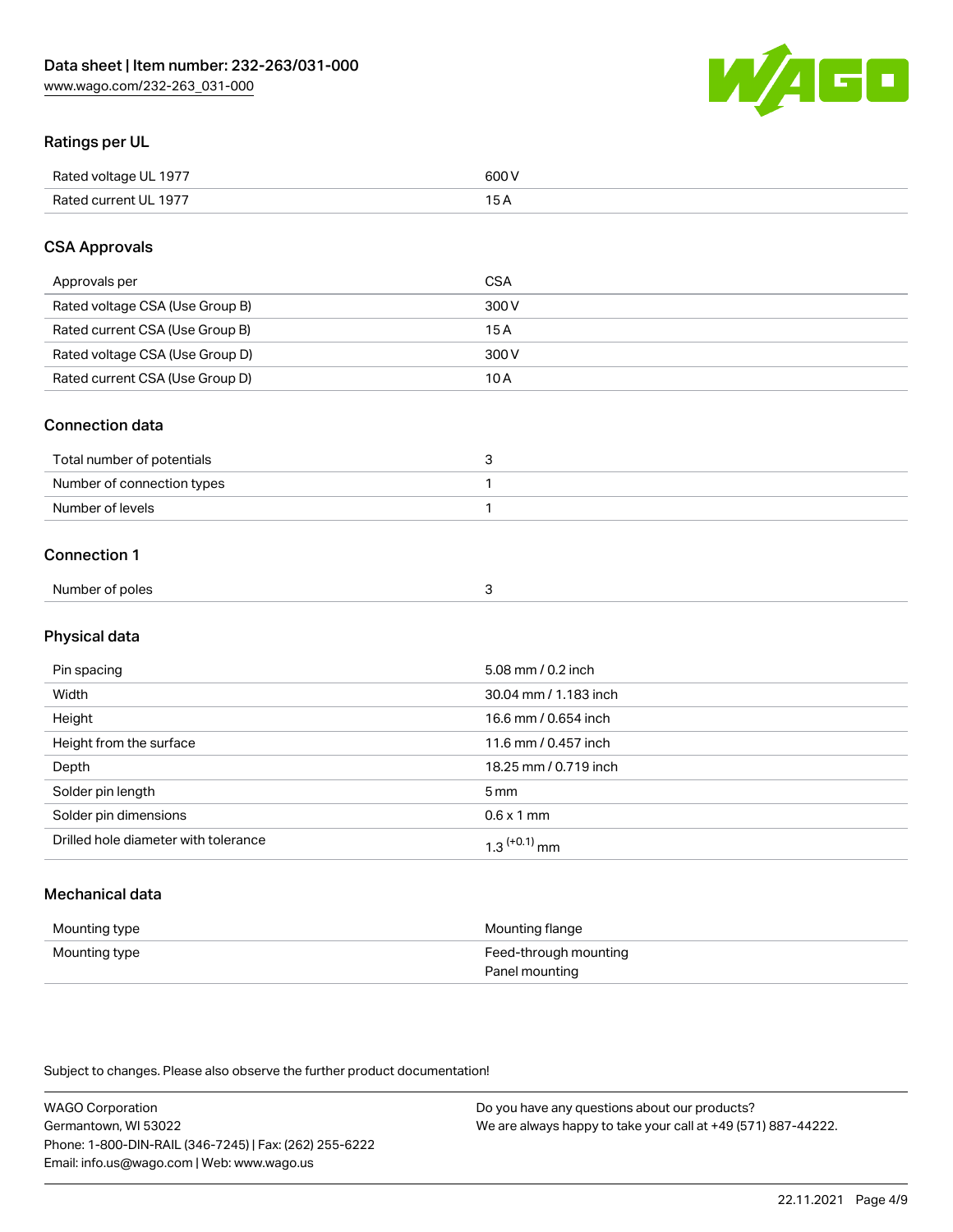

### Plug-in connection

| Contact type (pluggable connector) | Female header |
|------------------------------------|---------------|
| Connector (connection type)        | for PCB       |
| Mismating protection               | No            |
| Mating direction to the PCB        | 0°            |
| Locking of plug-in connection      | Without       |

### PCB contact

| <b>PCB Contact</b>                  | THT                                        |
|-------------------------------------|--------------------------------------------|
| Solder pin arrangement              | over the entire female connector (in-line) |
| Number of solder pins per potential |                                            |

#### Material data

| Color                       | orange           |
|-----------------------------|------------------|
| Material group              |                  |
| Insulation material         | Polyamide (PA66) |
| Flammability class per UL94 | V0               |
|                             |                  |
| Contact material            | Copper alloy     |
| Contact plating             | tin-plated       |
| Fire load                   | $0.064$ MJ       |

#### Environmental requirements

| Limit temperature range | +85 °C<br>-60 |
|-------------------------|---------------|
|-------------------------|---------------|

### Commercial data

| Product Group         | 3 (Multi Conn. System) |
|-----------------------|------------------------|
| PU (SPU)              | 50 Stück               |
| Packaging type        | box                    |
| Country of origin     | DE                     |
| <b>GTIN</b>           | 4044918625234          |
| Customs tariff number | 8536694040             |

## Approvals / Certificates

#### Ship Approvals

| <b>WAGO Corporation</b>                                | Do you have any questions about our products?                 |
|--------------------------------------------------------|---------------------------------------------------------------|
| Germantown, WI 53022                                   | We are always happy to take your call at +49 (571) 887-44222. |
| Phone: 1-800-DIN-RAIL (346-7245)   Fax: (262) 255-6222 |                                                               |
| Email: info.us@wago.com   Web: www.wago.us             |                                                               |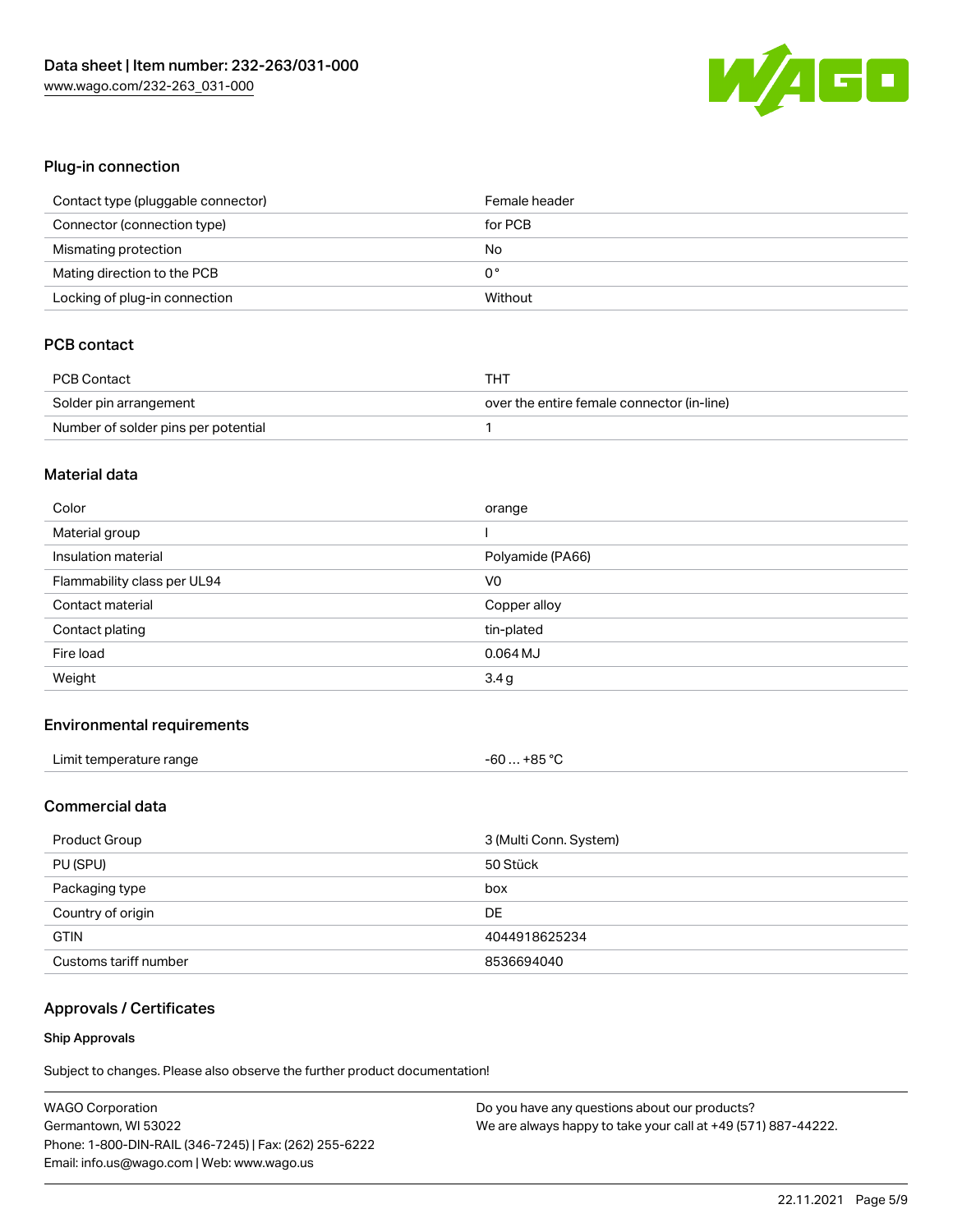

| Logo                | Approval                                  | <b>Additional Approval Text</b> | Certificate<br>name                 |
|---------------------|-------------------------------------------|---------------------------------|-------------------------------------|
| ABS.                | <b>ABS</b><br>American Bureau of Shipping | $\overline{\phantom{0}}$        | $19 -$<br>HG15869876-<br><b>PDA</b> |
| <b>BUREAU</b>       | <b>BV</b><br>Bureau Veritas S.A.          | <b>IEC 60998</b>                | 11915/D0 BV                         |
| <b>UL-Approvals</b> |                                           |                                 |                                     |

| Logo                       | Approval                                    | <b>Additional Approval Text</b> | Certificate<br>name |
|----------------------------|---------------------------------------------|---------------------------------|---------------------|
| $\boldsymbol{\mathcal{P}}$ | UL<br>UL International Germany GmbH         | <b>UL 1977</b>                  | E45171              |
|                            | <b>UR</b><br>Underwriters Laboratories Inc. | <b>UL 1059</b>                  | E45172              |

## **Counterpart**

Item no.231-633 nem 10.251-000<br>
Male connector; 3-pole; Pin spacing 5.08 mm ; orange [www.wago.com/231-633](https://www.wago.com/231-633)

### Optional accessories

#### Mounting

|                     | Item no.: 231-194<br>Self-tapping screw; B 2.2x13, fixing hole 1.8 mm Ø | www.wago.com/231-194 |
|---------------------|-------------------------------------------------------------------------|----------------------|
|                     | Item no.: 231-195<br>Screw with nut; M2x12; for fixing element          | www.wago.com/231-195 |
|                     | Item no.: 231-295<br>Screw with nut                                     | www.wago.com/231-295 |
| Testing accessories |                                                                         |                      |
| Testing accessories |                                                                         |                      |

| <b>WAGO Corporation</b>                                | Do you have any questions about our products?                 |
|--------------------------------------------------------|---------------------------------------------------------------|
| Germantown, WI 53022                                   | We are always happy to take your call at +49 (571) 887-44222. |
| Phone: 1-800-DIN-RAIL (346-7245)   Fax: (262) 255-6222 |                                                               |
| Email: info.us@wago.com   Web: www.wago.us             |                                                               |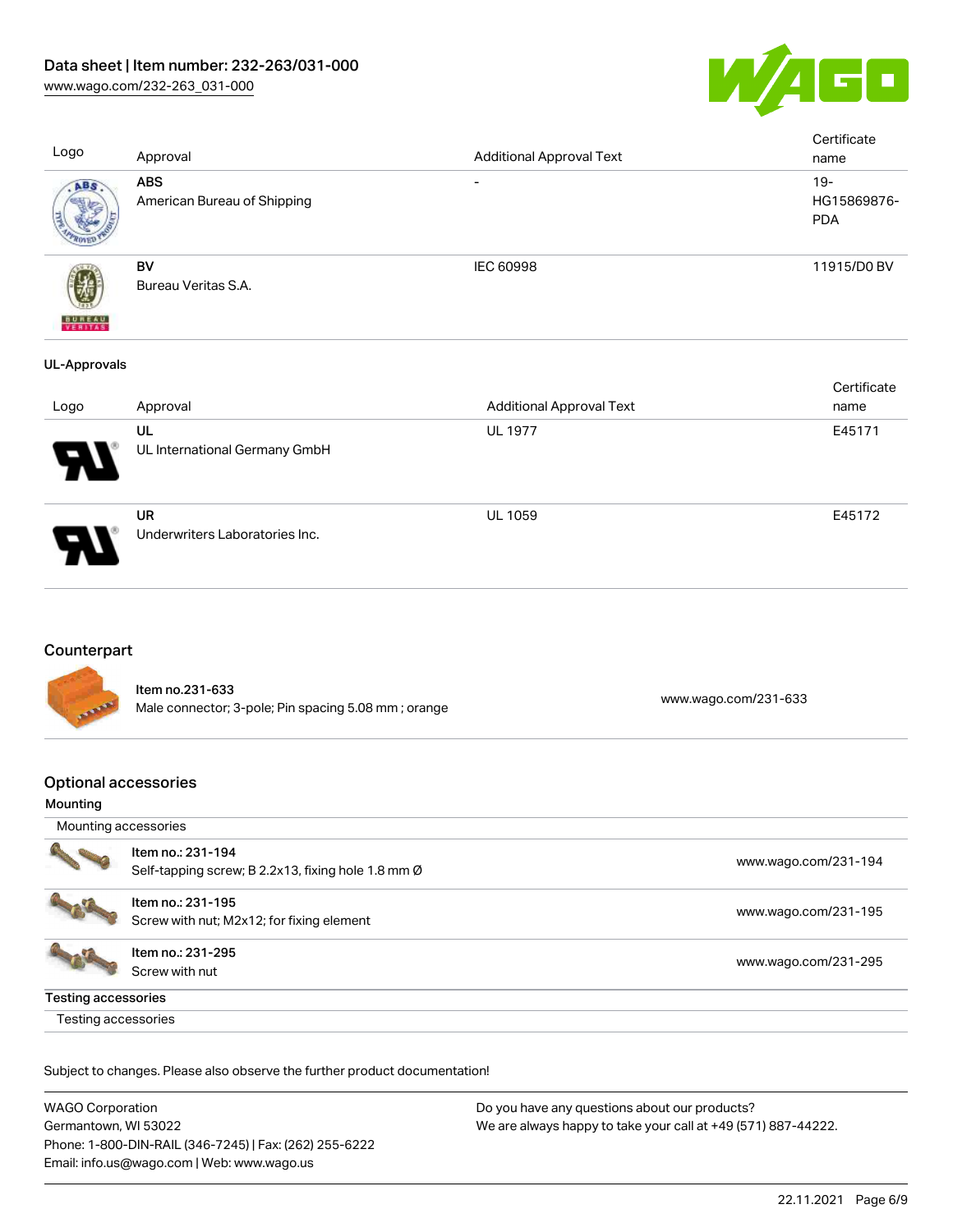

[www.wago.com/210-136](http://www.wago.com/210-136)



Item no.: 210-136 Test plug; 2 mm Ø; with 500 mm cable

| Item no.: 231-661<br>Test plugs for female connectors; for 5 mm and 5.08 mm pin spacing; 2,50 mm <sup>2</sup> ; light gray                                             |            |               | www.wago.com/231-661 |
|------------------------------------------------------------------------------------------------------------------------------------------------------------------------|------------|---------------|----------------------|
| <b>Downloads</b>                                                                                                                                                       |            |               |                      |
| Documentation                                                                                                                                                          |            |               |                      |
| <b>Additional Information</b>                                                                                                                                          |            |               |                      |
| Technical explanations                                                                                                                                                 | 2019 Apr 3 | pdf<br>2.0 MB | Download             |
|                                                                                                                                                                        |            |               |                      |
| <b>CAD files</b>                                                                                                                                                       |            |               |                      |
| <b>CAE</b> data                                                                                                                                                        |            |               |                      |
| EPLAN Data Portal 232-263/031-000                                                                                                                                      |            | <b>URL</b>    | Download             |
| ZUKEN Portal 232-263/031-000                                                                                                                                           |            | <b>URL</b>    | Download             |
| EPLAN Data Portal 232-263/031-000                                                                                                                                      |            | <b>URL</b>    | Download             |
| PCB Design                                                                                                                                                             |            |               |                      |
| Symbol and Footprint 232-263/031-000                                                                                                                                   |            | <b>URL</b>    | Download             |
| CAx data for your PCB design, consisting of "schematic symbols and PCB footprints",<br>allow easy integration of the WAGO component into your development environment. |            |               |                      |
| Supported formats:                                                                                                                                                     |            |               |                      |
| Ш<br>Accel EDA 14 & 15                                                                                                                                                 |            |               |                      |
| Altium 6 to current version                                                                                                                                            |            |               |                      |
| ш<br>Cadence Allegro                                                                                                                                                   |            |               |                      |
| H<br>DesignSpark                                                                                                                                                       |            |               |                      |
| Eagle Libraries                                                                                                                                                        |            |               |                      |
| KiCad                                                                                                                                                                  |            |               |                      |
| <b>Mentor Graphics BoardStation</b>                                                                                                                                    |            |               |                      |
| Mentor Graphics Design Architect                                                                                                                                       |            |               |                      |
| Mentor Graphics Design Expedition 99 and 2000<br>H                                                                                                                     |            |               |                      |
| OrCAD 9.X PCB and Capture<br>ц                                                                                                                                         |            |               |                      |

Subject to changes. Please also observe the further product documentation!

| <b>WAGO Corporation</b>                                |
|--------------------------------------------------------|
| Germantown, WI 53022                                   |
| Phone: 1-800-DIN-RAIL (346-7245)   Fax: (262) 255-6222 |
| Email: info.us@wago.com   Web: www.wago.us             |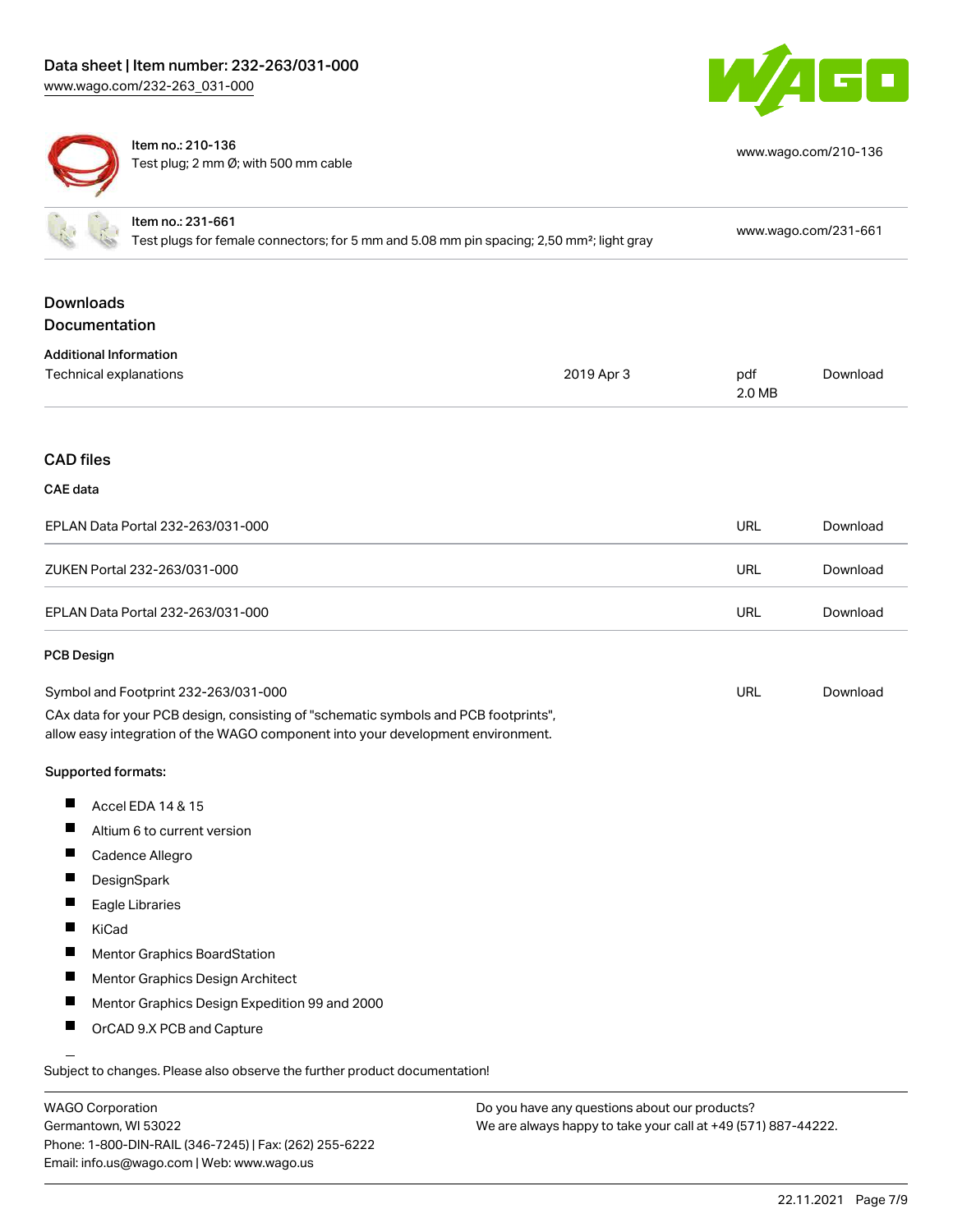PADS PowerPCB and PowerLogic 3.0

PADS PowerPCB 3, 3.5, 4.X, and 5.X

 $\blacksquare$ 

W/160

 $\blacksquare$ PCAD 2000, 2001, 2002, 2004, and 2006  $\blacksquare$ Pulsonix 8.5 or newer  $\blacksquare$ STL  $\blacksquare$ 3D STEP  $\blacksquare$ TARGET 3001!  $\blacksquare$ View Logic ViewDraw  $\blacksquare$ Quadcept  $\blacksquare$ Zuken CadStar 3 and 4  $\blacksquare$ Zuken CR-5000 and CR-8000 PCB Component Libraries (EDA), PCB CAD Library Ultra Librarian CAD data 2D/3D Models 232-263/031-000 URL [Download](https://www.wago.com/global/d/3D_URLS_232-263_031-000) Environmental Product Compliance Compliance Search URL [Download](https://www.wago.com/global/d/ComplianceLinkMediaContainer_232-263_031-000) Environmental Product Compliance 232-263/031-000 THT female header; angled; Pin spacing 5.08 mm; 3-pole; clamping collar; 0.6 x 1.0 mm solder pin; orange

Installation Notes

Application

Subject to changes. Please also observe the further product documentation!

WAGO Corporation Germantown, WI 53022 Phone: 1-800-DIN-RAIL (346-7245) | Fax: (262) 255-6222 Email: info.us@wago.com | Web: www.wago.us